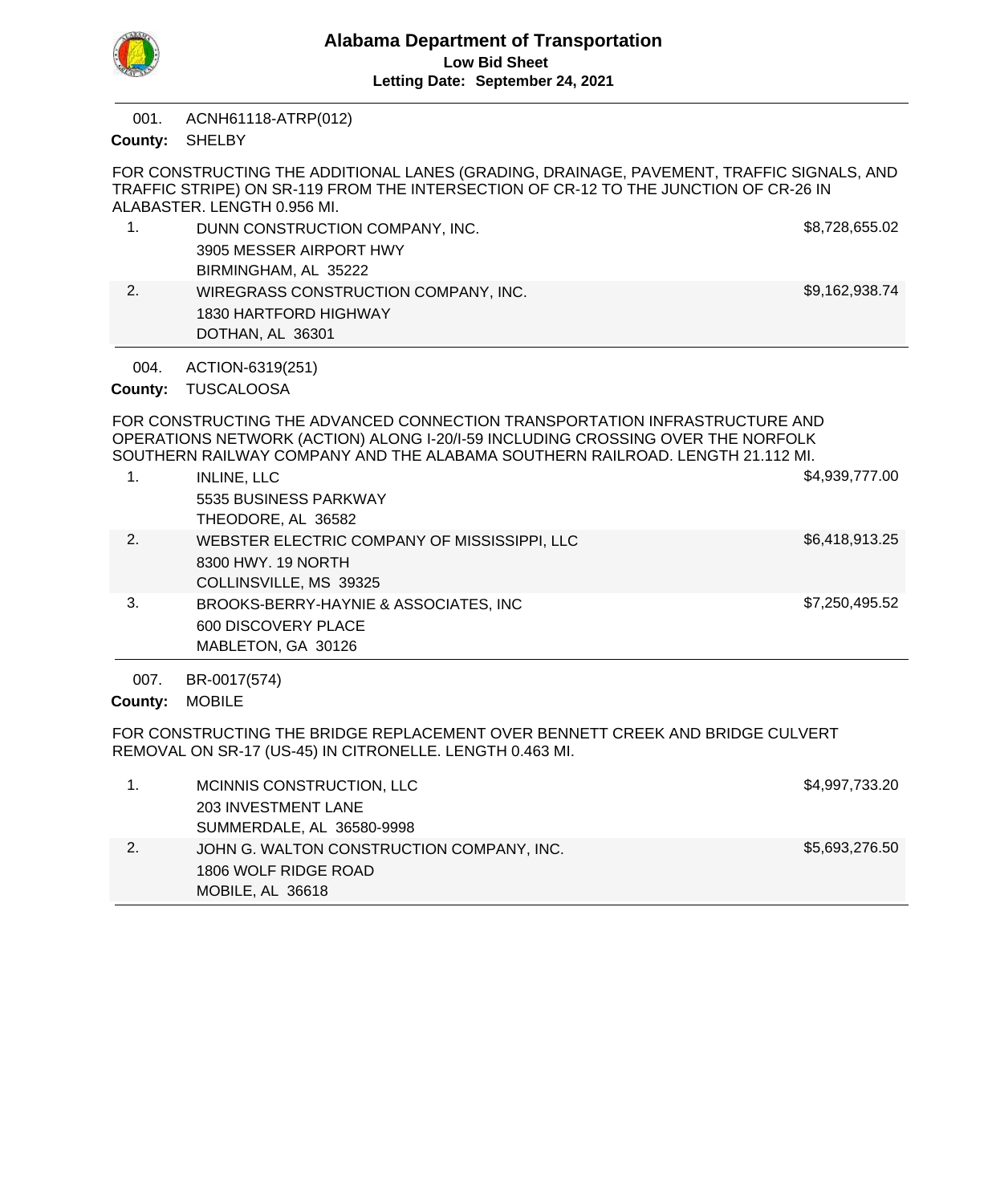### BR-0074(537) 009.

# County: BLOUNT

FOR CONSTRUCTING THE BRIDGE REPLACEMENT AND APPROACHES ON SR-74 (US-278) OVER LOCUST FORK CREEK IN SNEAD. LENGTH 0.928 MI.

| 1. | MCINNIS CONSTRUCTION, LLC<br>203 INVESTMENT LANE<br>SUMMERDALE, AL 36580-9998  | \$5,184,059.65 |
|----|--------------------------------------------------------------------------------|----------------|
| 2. | MILLER & MILLER, INC.<br>2106 MILLER FERRY WAY<br>HUNTSVILLE, AL 35801         | \$5,251,000.00 |
| 3. | THE BRIDGE BUILDERS OF ALABAMA, LLC<br>231 APPLEGATE TRACE<br>PELHAM, AL 35124 | \$5,377,004.84 |
|    |                                                                                |                |

BR-0117(506) 010.

County: JACKSON

FOR CONSTRUCTING THE BRIDGE REHABILITATION AND BRIDGE PAINTING ON SR-117 OVER THE TENNESSEE RIVER AND THE TENNESSEE RIVER RELIEF BRIDGE SOUTHEAST OF STEVENSON. LENGTH 0.435 MI.

| 1. | CEKRA, INC<br>6316 MARYWOOD               | \$6,288,894.00  |
|----|-------------------------------------------|-----------------|
|    | WILMINGTON, NC 28409                      |                 |
| 2. | INTERNATIONAL RIGGING GROUP, LLC          | \$9,622,772.19  |
|    | 955 E. MARTIN LUTHER KING JR. DR. SUITE E |                 |
|    | TARPON SPRINGS, FL 34689                  |                 |
| 3. | SOUTHERN ROAD & BRIDGE, LLC               | \$10,436,853.00 |
|    | 715 WESLEY AVENUE                         |                 |
|    | TARPON SPRINGS, FL 34689                  |                 |
|    |                                           |                 |

HRRR-3021(250) 014.

County: FRANKLIN

FOR CONSTRUCTING THE SAFETY IMPROVEMENTS (GUARDRAIL AND TRAFFIC CONTROL DEVICE INSTALLATIONS) ON CR-12 (COLLEGE ROAD) AT VARIOUS SITES FROM THE JUNCTION OF SR-17 (US-43) TO THE JUNCTION OF DAN STREET IN PHIL CAMPBELL. LENGTH 0.343 MI.

## **\*\*\*\*\* WITHDRAWN FROM THE LETTING \*\*\*\*\***

HRRR-4121(250) 015.

# County: LEE

FOR CONSTRUCTING THE SAFETY IMPROVEMENTS (PLANING, SUPERELEVATION CORRECTIONS, SHOULDER WIDENING, TRAFFIC STRIPE, CENTERLINE SCORING, AND PAVEMENT MARKERS) ON CR-179 FROM THE LITTLE UCHEE CREEK BRIDGE TO A POINT 1329 FEET NORTH SOUTHWEST OF SMITHS STATION. LENGTH 0.251 MI.

1. EAST ALABAMA PAVING COMPANY, INC. \$273,350.54 11 OLD COLUMBUS ROAD OPELIKA, AL 36804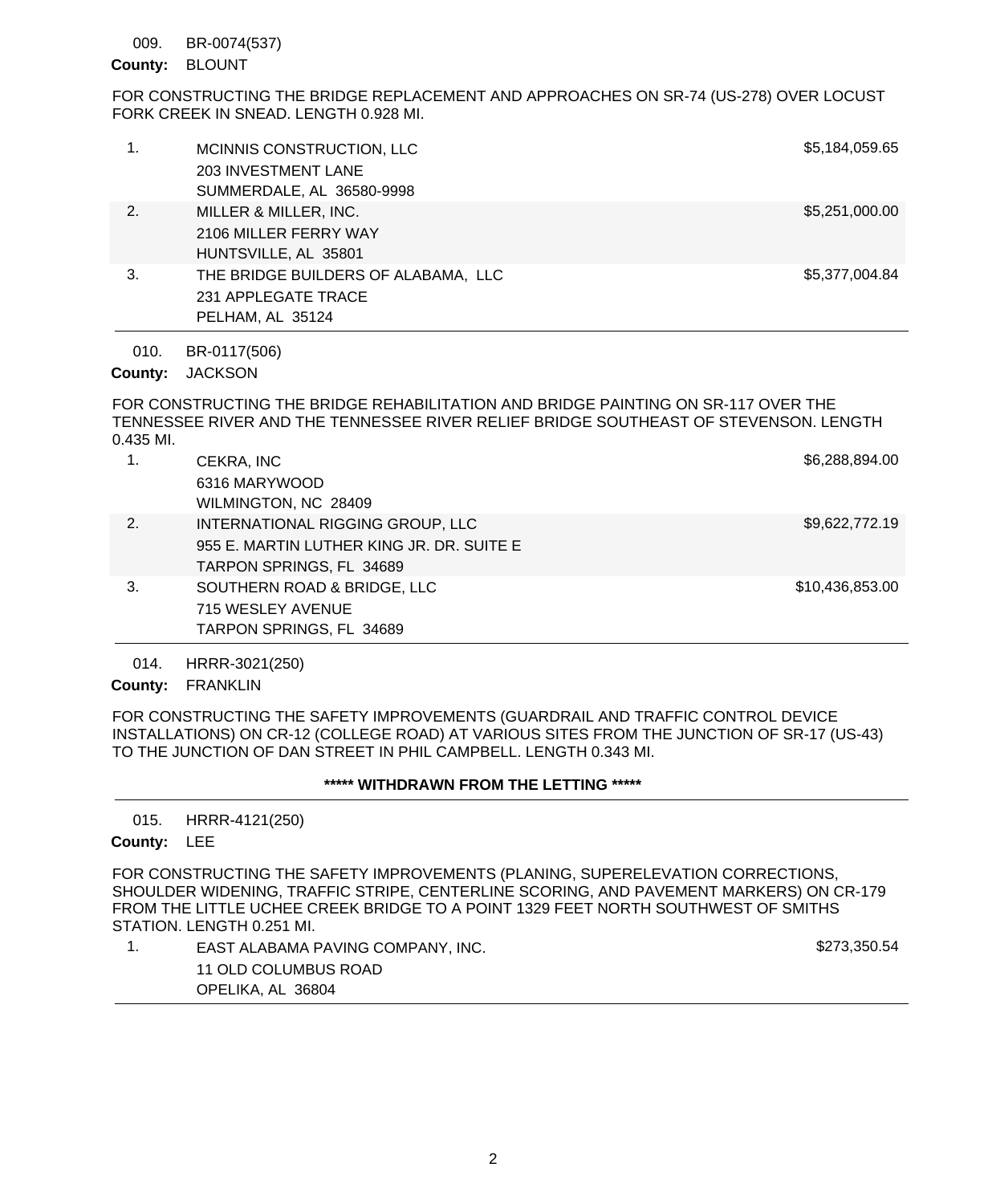### HRRR-5321(250) 016.

## County: PERRY

FOR CONSTRUCTING THE GUARDRAIL AND GUARDRAIL END ANCHOR INSTALLATIONS ON CR-65 OVER AN UNNAMED STREAM AND OVER FREETOWN CREEK SOUTH OF UNIONTOWN (SITE 1 AND SITE 2). LENGTH 0.074 MI.

|    | ALABAMA GUARDRAIL, INC.          | \$59,795.00 |
|----|----------------------------------|-------------|
|    | 60701 U.S. HWY, 231              |             |
|    | ONEONTA, AL 35121                |             |
| 2. | C & H CONSTRUCTION SERVICES, LLC | \$72,717.67 |
|    | 9408 BELLINGRATH ROAD            |             |
|    | THEODORE, AL 36582               |             |

HSIP-0001(618) 019.

County: HOUSTON

FOR CONSTRUCTING THE LEFT TURN LANE ADDITION AND INTERSECTION MODIFICATIONS ON SR-1 (US-431) AT GREY HODGES ROAD IN DOTHAN. LENGTH 0.405 MI.

|    | MIDSOUTH PAVING, INC.<br>500 RIVERHILLS PARK, SUITE 590<br>BIRMINGHAM, AL 35242   | \$380,940.16 |
|----|-----------------------------------------------------------------------------------|--------------|
| 2. | WIREGRASS CONSTRUCTION COMPANY, INC.<br>1830 HARTFORD HIGHWAY<br>DOTHAN, AL 36301 | \$414,961.61 |
| 3. | MCELHENNEY CONSTRUCTION CO., LLC<br>3835 GORDON JOHN DRIVE<br>MOBILE, AL 36693    | \$433,116.97 |

HSIP-0012(568) 020.

County: HOUSTON

FOR CONSTRUCTING THE SAFETY IMPROVEMENTS (INTERSECTION IMPROVEMENTS, ACCESS MANAGEMENT, TURN LANE IMPROVEMENTS, ACCELERATION LANE ADDITION, AND MEDIAN CROSSOVER PROTECTION) ON SR-12 (US-84) FROM A POINT 150 FEET WEST OF THE JUNCTION OF HEALTH SCIENCES BOULEVARD TO A POINT 1470 FEET EAST OF THE JUNCTION OF EDDINS ROAD. LENGTH 1.396 MI.

## **\*\*\*\*\* WITHDRAWN FROM THE LETTING \*\*\*\*\***

HSIP-0017(586) 021.

**Counties: MOBILE AND WASHINGTON** 

FOR CONSTRUCTING THE SAFETY IMPROVEMENTS (CENTERLINE SCORING) ON SR-17/SR-57 (US-45) FROM THE SR-158 INTERCHANGE IN PRICHARD TO THE MISSISSIPPI STATE LINE. LENGTH 48.214 MI.

1. OZARK STRIPING COMPANY, INC. **Example 20 and Strip 20 and Strip 3374,553.62** 1273 WEST ROY PARKER ROAD OZARK, AL 36360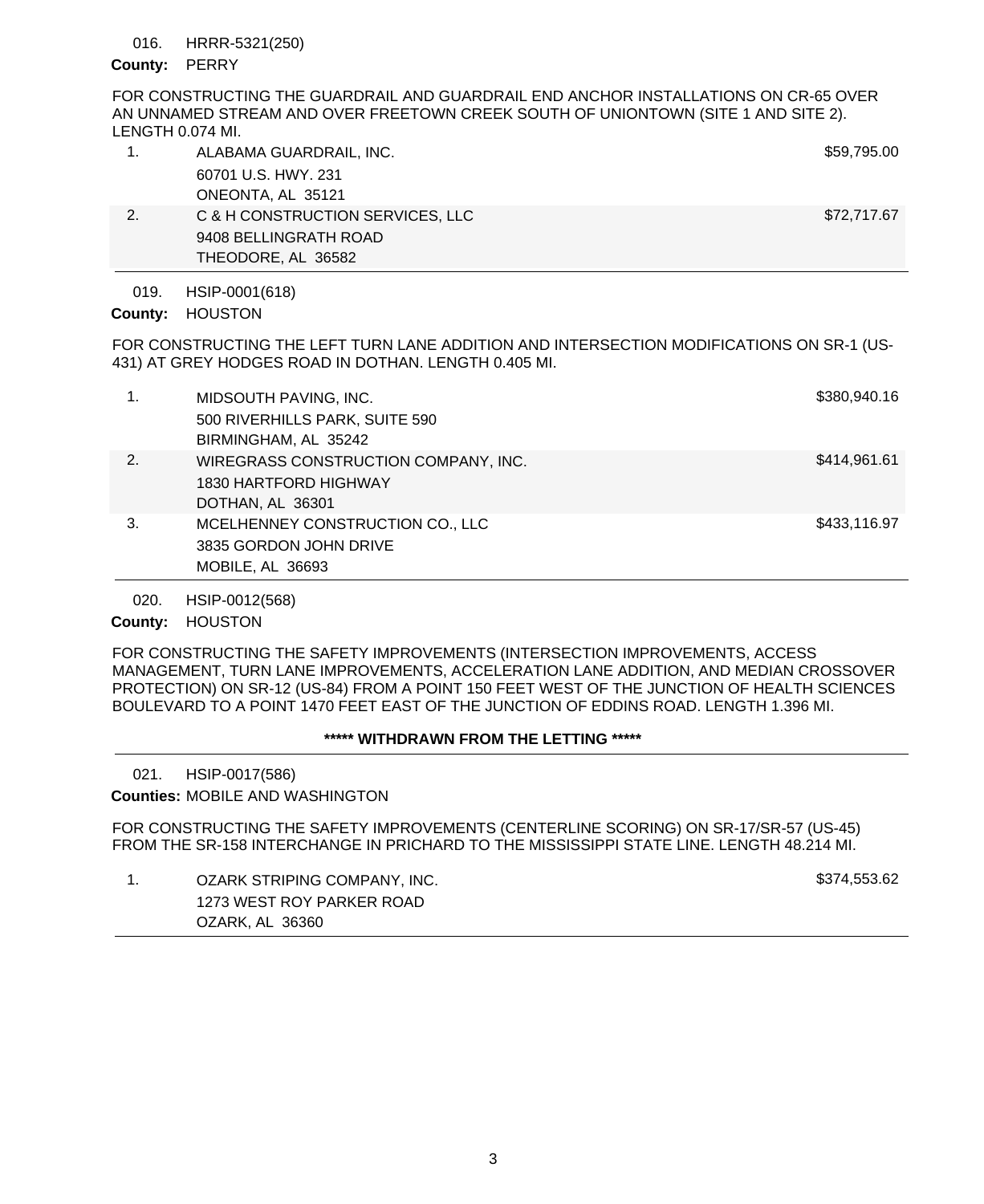HSIP-0038(548), ST-061-038-002 022.

# County: TALLADEGA

FOR CONSTRUCTING THE ACCESS MANAGEMENT (GRADING, DRAINAGE, PAVEMENT, AND TRAFFIC STRIPE) ON SR-38 (US-280) IN CHILDERSBURG FROM SOUTH OF THE COOSA RIVER BRIDGE TO 0.850 MILE NORTH OF THE SR-21 UNDERPASS IN SYLACAUGA. LENGTH 7.710 MI.

| 1. | DUNN CONSTRUCTION COMPANY, INC.<br>3905 MESSER AIRPORT HWY<br>BIRMINGHAM, AL 35222           | \$3,203,061.49 |
|----|----------------------------------------------------------------------------------------------|----------------|
| 2. | VULCAN MATERIALS ASPHALT AND CONSTRUCTION, LLC<br>401 GREEN VALLEY ROAD<br>GLENCOE, AL 35905 | \$3,578,200.65 |
| 3. | <b>BULLS CONSTRUCTION GROUP, LLC</b><br>1075 GRAND OAKS DR.<br>BESSEMER, AL 35022            | \$3,684,249.95 |

HSIP-0055(514) 023.

# County: COVINGTON

FOR CONSTRUCTING THE ROUNDABOUT INSTALLATION (GRADING, DRAINAGE, PAVEMENT, TRAFFIC SIGNS, AND TRAFFIC STRIPE) ON SR-55 AT THE INTERSECTION OF SR-12 (US-84) IN THE TOWN OF RIVER FALLS. LENGTH 0.482 MI.

1. WIREGRASS CONSTRUCTION COMPANY, INC. \$5,212,138.50 1830 HARTFORD HIGHWAY DOTHAN, AL 36301

RP-NH-CMAQ-0003(630), ATRP2-37-2021-109 026.

# County: JEFFERSON

FOR CONSTRUCTING THE RESURFACING, AUXILIARY LANES, RAMP IMPROVEMENTS, MEDIAN BARRIER RAIL INSTALLATION, AND BRIDGE RAIL RETROFITS (PARTIAL GRADING, DRAINAGE, PAVEMENT, TRAFFIC SIGNALS, AND TRAFFIC STRIPE) ON SR-3 (US-31) FROM THE JUNCTION OF BONITA DRIVE IN HOMEWOOD TO THE JUNCTION OF 2ND AVENUE NORTH IN BIRMINGHAM. LENGTH 2.493 MI.

1. ABRAMSON, LLC 6. A CHANGE 1. A CHANGE 1. A CHANGE 1. A CHANGE 1. A CHANGE 1. A CHANGE 1. A CHANGE 1. A CHANGE 2608 COMMERCE BOULEVARD IRONDALE, AL 35210

RHCH-RR19(913) 029.

Counties: TUSCALOOSA, CHILTON, BIBB, HALE, SUMTER, AND PERRY

FOR CONSTRUCTING THE SAFETY IMPROVEMENTS AND UPGRADE PASSIVE WARNING DEVICES (ADVANCE WARNING SIGNS, PAVEMENT MARKINGS AND LEGENDS, TRAFFIC SIGNS, AND TRAFFIC STRIPE) ON VARIOUS ROUTES AT VARIOUS LOCATIONS IN THE TUSCALOOSA REGION (TUSCALOOSA AREA) AS INDICATED IN THE PLANS.

1. OZARK STRIPING COMPANY, INC. **Example 20 and Strip 20 and Strip 3676,250.74** 1273 WEST ROY PARKER ROAD OZARK, AL 36360

RHCH-RR19(914) 030.

WALKER, PICKENS, WINSTON, LAMAR, GREENE, MARION, AND FAYETTE **Counties:**

FOR CONSTRUCTING THE SAFETY IMPROVEMENTS AND UPGRADE PASSIVE WARNING DEVICES (ADVANCE WARNING SIGNS, PAVEMENT MARKINGS AND LEGENDS, TRAFFIC SIGNS, AND TRAFFIC STRIPE) ON VARIOUS ROUTES AT VARIOUS LOCATIONS IN THE TUSCALOOSA REGION (FAYETTE AREA) AS INDICATED IN THE PLANS.

1. OZARK STRIPING COMPANY, INC. \$657,173.18 1273 WEST ROY PARKER ROAD OZARK, AL 36360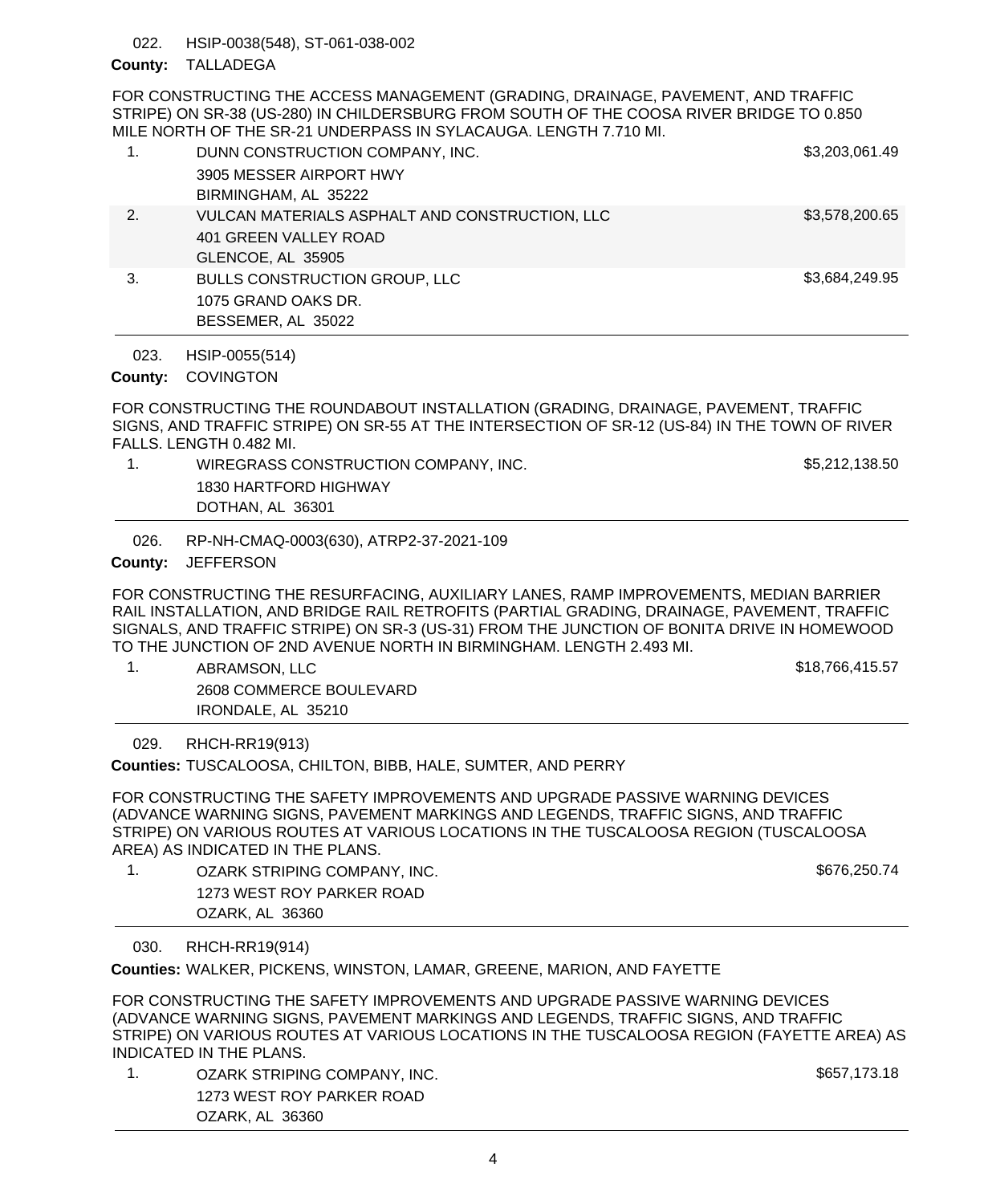### STPMN-0120(251) 036.

## County: AUTAUGA

FOR CONSTRUCTING THE PLANING, RESURFACING, AND TRAFFIC STRIPE ON CR-10 FROM THE JUNCTION OF SR-6 (US-82) TO THE JUNCTION OF CR-57 NORTHWEST OF PRATTVILLE. LENGTH 4.573 MI.

| 1. | ASPHALT CONTRACTORS, INC.<br>6730 TAYLOR CIRCLE<br>MONTGOMERY, AL 36117-0000      | \$467,485.85 |
|----|-----------------------------------------------------------------------------------|--------------|
| 2. | WIREGRASS CONSTRUCTION COMPANY, INC.<br>1830 HARTFORD HIGHWAY<br>DOTHAN, AL 36301 | \$473,848.23 |
| 3. | MIDSOUTH PAVING, INC.<br>500 RIVERHILLS PARK, SUITE 590<br>BIRMINGHAM, AL 35242   | \$566,167.00 |

STPOA-4116(250) 039.

### County: LEE

FOR CONSTRUCTING THE DRAINAGE IMPROVEMENTS, WIDENING, PLAINING, RESURFACING, AND TRAFFIC STRIPE ON SOUTH COLLEGE STREET, SAMFORD AVENUE, GAY STREET, AND REESE AVENUE IN AUBURN. LENGTH 0.429 MI.

1. D & J ENTERPRISES, INC. The set of the set of the set of the set of the set of the set of the set of the set of the set of the set of the set of the set of the set of the set of the set of the set of the set of the set 3495 LEE RD.10 AUBURN, AL 36832-8040

ATRP2-24-2020-024 042.

## County: DALLAS

FOR CONSTRUCTING THE INTERSECTION IMPROVEMENTS (ROADWAY REALIGNMENT, WIDENING, TURN LANE ADDITION, ACCELERATION LANE ADDITION,TRAFFIC LIGHTS, AND TRAFFIC SIGNALS) ON SR-41 AT SR-8 (US-80) SOUTHEAST OF SELMA. LENGTH 0.470 MI.

| 1. | CORNERSTONE CIVIL CONTRACTORS, LLC<br>5722 21ST ST<br>TUSCALOOSA, AL 35401        | \$2,284,591.95 |
|----|-----------------------------------------------------------------------------------|----------------|
| 2. | WIREGRASS CONSTRUCTION COMPANY, INC.<br>1830 HARTFORD HIGHWAY<br>DOTHAN, AL 36301 | \$2,393,679.72 |
| 3. | ASPHALT CONTRACTORS, INC.<br>6730 TAYLOR CIRCLE<br>MONTGOMERY, AL 36117-0000      | \$2,505,503.00 |

ATRP2-52-2020-176 043.

# County: MORGAN

FOR CONSTRUCTING THE INTERSECTION IMPROVEMENTS (GRADING, DRAINAGE, PAVEMENT, TRAFFIC SIGNAL MODIFICATIONS, AND TRAFFIC STRIPE) ON SR-67 (BELTLINE ROAD) AT SANDLIN ROAD AND CENTRAL PARKWAY IN DECATUR. LENGTH 0.374 MI.

| 1. | WIREGRASS CONSTRUCTION COMPANY, INC.<br>1830 HARTFORD HIGHWAY<br>DOTHAN, AL 36301   | \$1,594,896.98 |
|----|-------------------------------------------------------------------------------------|----------------|
| 2. | S J & L GENERAL CONTRACTOR, LLC<br>2317 MERIDIAN STREET #25<br>HUNTSVILLE, AL 35811 | \$1,832,157.41 |
| 3. | ROGERS GROUP, INC.<br>421 GREAT CIRCLE ROAD<br>NASHVILLE, TN 37228-0000             | \$1,868,831.28 |